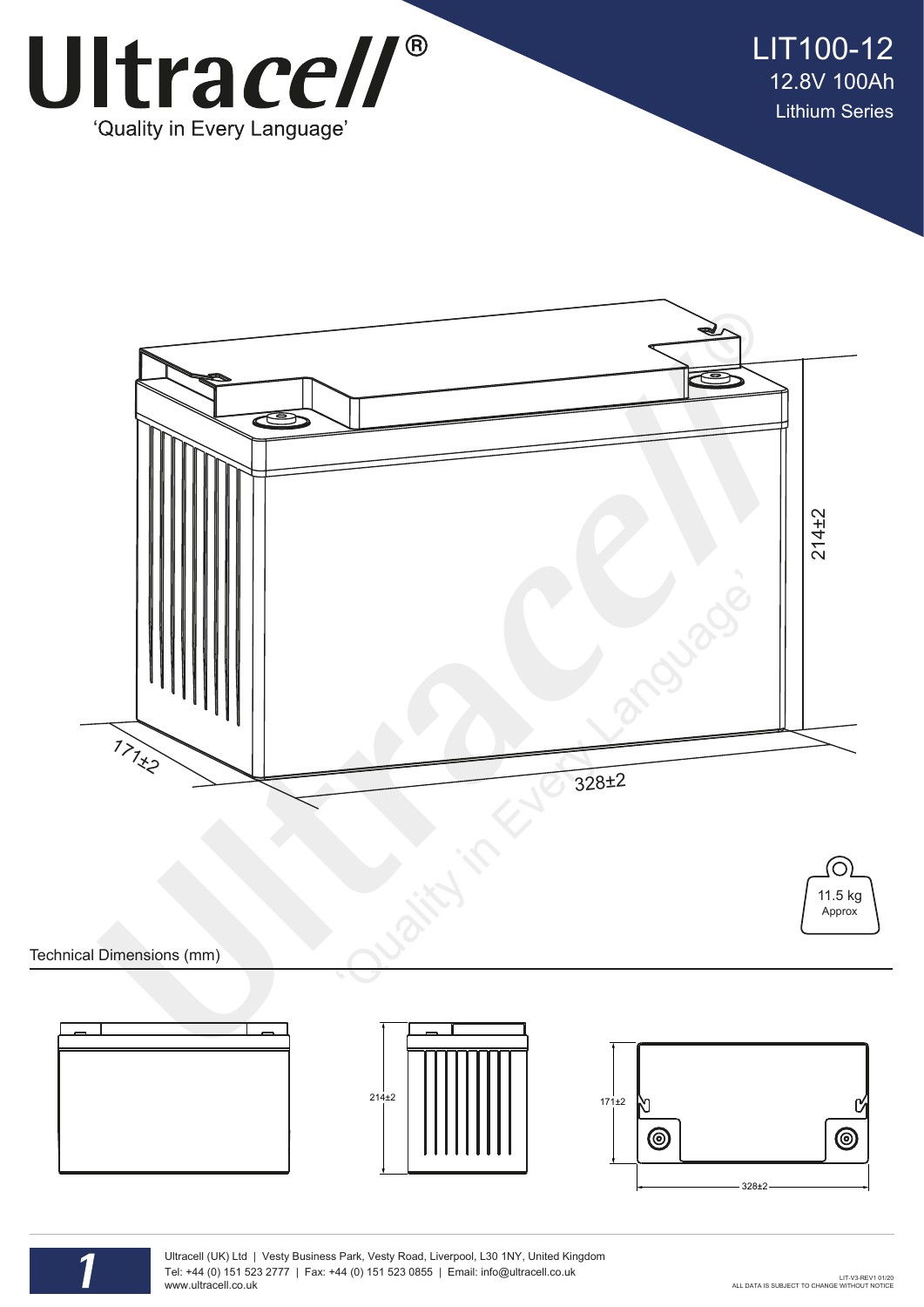

## echo?

IT100-12<br>12.8V 100Ah ithium Series LIT100-12 12.8V 100Ah Lithium Series

|                                                                                                   |                                                                                 | Standard<br>Terminal: F6                                                                                                                   | Optional<br>Terminal: UA1                              |
|---------------------------------------------------------------------------------------------------|---------------------------------------------------------------------------------|--------------------------------------------------------------------------------------------------------------------------------------------|--------------------------------------------------------|
| <b>Ultracell</b><br><b>B</b> MAINTENANCE FREE<br>$CE^{\otimes}$<br><b>Technical Specification</b> | LIT100-12 (12.8V 100AH/1286                                                     | $\boldsymbol{\phi}$ 16<br>6<br>$-M6-$                                                                                                      | $-019.4 -$<br>$-017.8 -$<br>17<br>Positive<br>Negative |
| <b>Electrical Characteristics</b>                                                                 | Nominal Voltage<br>Nominal Capacity<br>Minimum Capacity<br>Energy               | 12.8V<br>100Ah<br>96Ah<br>1280Wh                                                                                                           |                                                        |
| <b>Standard Charge</b>                                                                            | Charge Voltage<br><b>Standard Charge</b><br>Rapid Charge<br>Max. Charge Current | 14.6V<br>0.2C CC charge to 3.65V/cell, then CV 3.65V/cell charge 3.5h<br>1C CC charge to 3.65V/cell, then CV 3.65V/cell charge 3h<br>1C(A) |                                                        |
| <b>Standard Discharge</b>                                                                         | Continuous Discharge Current<br>Discharge Cut-off Voltage                       | 2CA<br>8.4V                                                                                                                                |                                                        |
| <b>Environmental Information</b>                                                                  | <b>Charge Temperature</b>                                                       | $0 \sim 45^{\circ}$ C                                                                                                                      |                                                        |

Image **Image** Terminal Dimensions (mm)

## Self Discharge

**Mechanical Information**

**Battery Management System**

**Design Life** 15 Years 15 Years

Container Material Flame Retardant Option (FR) Standard Terminal Optional Terminal

Discharge Temperature Storage Temperature

temperature of the battery.

Ultracell<sup>®</sup> LIT batteries may be stored for up to 2 years at 25°C and then a refresh charge is required. For higher temperatures the time intervals will be shorter.

ABS

 $-20 \sim 60^{\circ}$ C  $-20 \sim 45^{\circ}$ C

F6 UA1

Complete with BMS unit measuring current, voltage, single cell surface temperature and the ambient

ABS (UL94:VO)







17